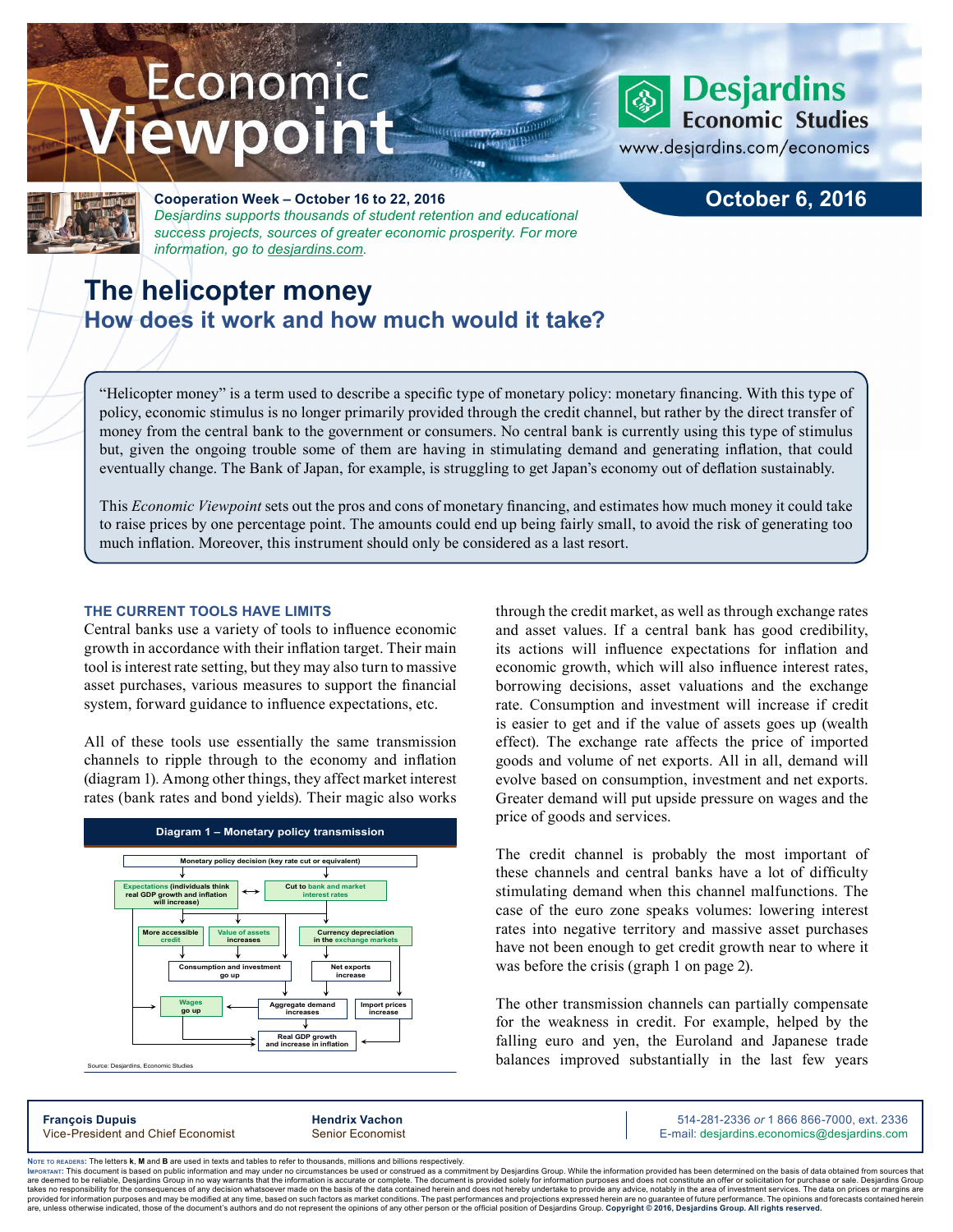



(graph 2). However, it is hard for these trends to keep going. Firstly, the currencies would have to remain low, which is already no longer as true for the yen (graph 3). Then, the existence of trade surpluses in some countries implies trade deficits elsewhere. The economic growth problem has thus only been shifted from one group of countries onto another.



Sources: Datastream and Desjardins, Economic Studies



**Euroland exchange rate (left) Japanese exchange rate (right, inverted scale)**

Sources: Datastream and Desjardins, Economic Studies

Asset valuation and inflation expectations also have limits. A central bank cannot stimulate the value of the stock market or real estate prices indefinitely without eventually hitting critical levels that could jeopardize long-term financial stability. Regarding the influence over inflation expectations, that depends on a central bank ability to persuade households and businesses that it will reach its target. If the other transmission channels have weaknesses and the inflation target is never reached over time, that will affect the central bank's credibility, making it harder for it to influence expectations.

The limitations of current monetary policy tools are not only about transmission channels. A variety of issues are also raised with respective to excessive use of these tools. We have already mentioned the issue of asset valuation with respect to long-term financial stability, which constitutes a risk to economic growth. We could also mention the costs to financial institutions of operating in a low or even negative interest rate environment. Among other things, this is being reflected in the stock market valuations of European and Japanese financial institutions (graph 4). Negative rates are also a long-term threat to pension plans, which have more trouble finding quality assets with satisfactory yields.



Sources: Datastream and Desjardins, Economic Studies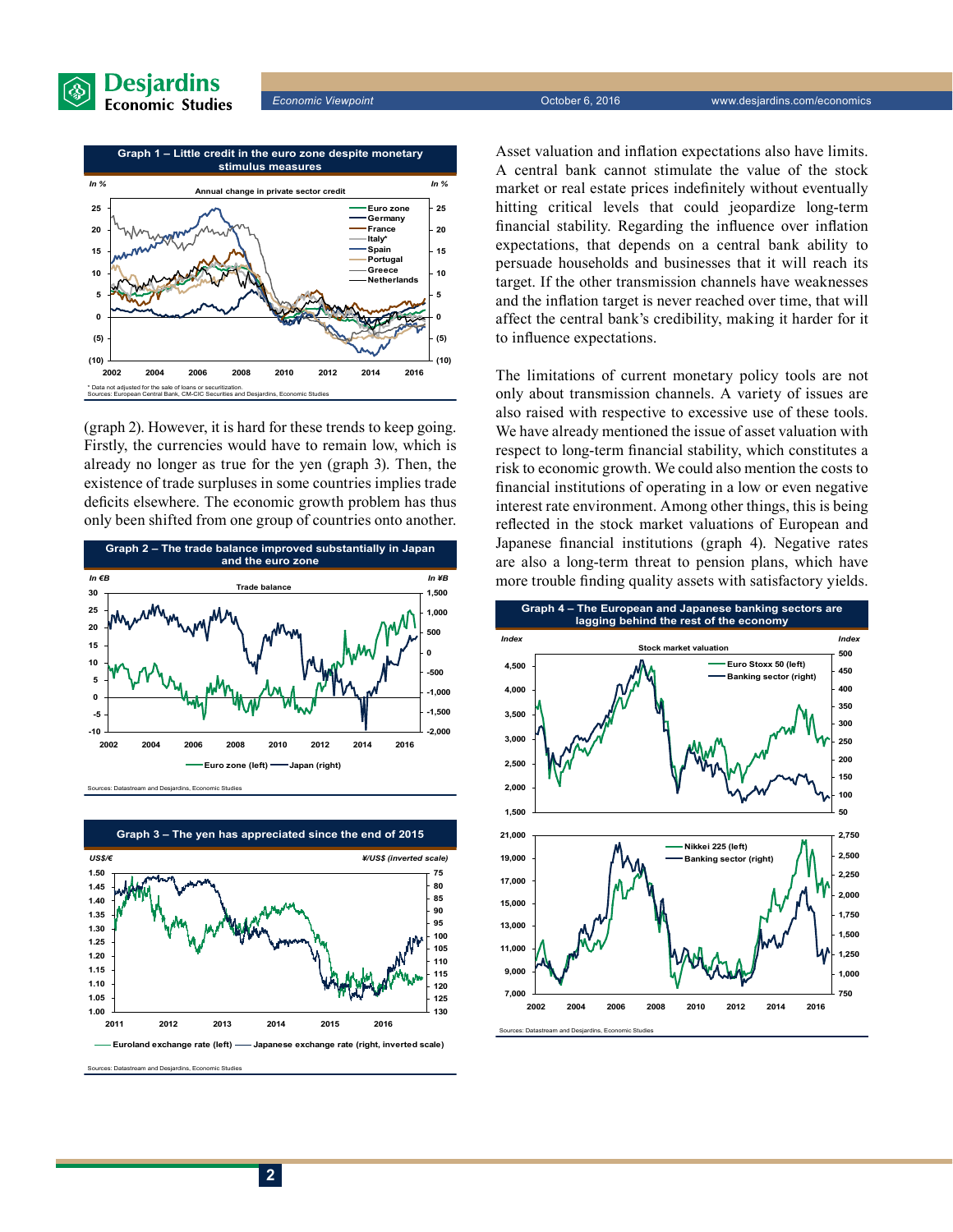*Economic Viewpoint* October 6, 2016 www.desjardins.com/economics



Lastly, there is reason for concern about the fallout from a massive shift of deposits toward cash in response to the retail market's application of negative rates. This practice is not at all widespread, but cash growth is accelerating slightly in Japan and Switzerland, a phenomenon that can be associated with the deployment of monetary policies based on negative interest rates (graph 5).



#### **FINDING A NEW WAY TO STIMULATE DEMAND**

Given the limits and issues mentioned, some countries may have to find alternate solutions for stimulating demand and driving inflation up. In theory, governments could take up the slack with expansionary budgetary or fiscal policies. Transmission of this type of policy does not rely on an increase in credit, nor is it based on rising asset values and exchange rate depreciation. The connection with demand is more direct. Governments can spend more themselves, which translates directly into higher demand. They can also support business or consumers through tax cuts or transfers. In these cases, it is the increase in consumption and investment that supports demand.

One major constraint limits governments' ability to intervene, however: debt. In many developed countries, public debt already exceeds 100% of GDP (graph 6). Thankfully, the interest rates are currently low, making it easier for them to deal with high debt loads. They can use this leeway to increase public spending, but the impact on demand could still end up being reined in by what is known as the Ricardian equivalence.

The concept of the Ricardian equivalence illustrates the private sector's negative reaction to increased spending by the public sector. If the government has to take on debt to finance its spending, the private sector might anticipate that it will eventually have to pay for the debt, encouraging it to cut back on consumption and investment. The negative effect could be magnified by expectations for interest rate



increases, which would affect the debt's future price tag. And then there's the potential reaction from the financial markets: bigger premiums could be charged to cover the sovereign risk.

#### **IT WOULD BE FREE MONEY**

Rather than looking for further effort from already debt-laden governments, monetary financing would be an alternate solution. With this approach, the central banks would stimulate demand through cash transfers to governments or consumers. The principle is similar to that of expansionary budget policy, without the drawbacks of increasing public debt and running up against the problem created by the Ricardian equivalence. In effect, the central banks would create new money to use for monetary financing and that money would not have to be repaid at a later date.

Funds could be transferred in a variety of ways. To transfer the funds to consumers, central banks could write them cheques, but would then have to enter losses on their balance sheets. Losses they would not have to pay back. A decision about whether to send out cheques could be left to the governments, which could also prefer other type of expenditures, such as infrastructure spending. The central banks could then consider a variety of ways to transfer the funds to the governments. They could purchase bonds on the primary market on a promise that public spending would increase. To really reinforce the idea that such operations were irreversible, the bonds issued could be perpetual bonds with a 0% coupon. Another option would involve writing off debt the central banks already hold. This would create new government borrowing capacity, so that they could stimulate demand.

In theory, there are many options for making monetary financing a reality but, in practice, legal aspects would likely limit them. For example, central banks are usually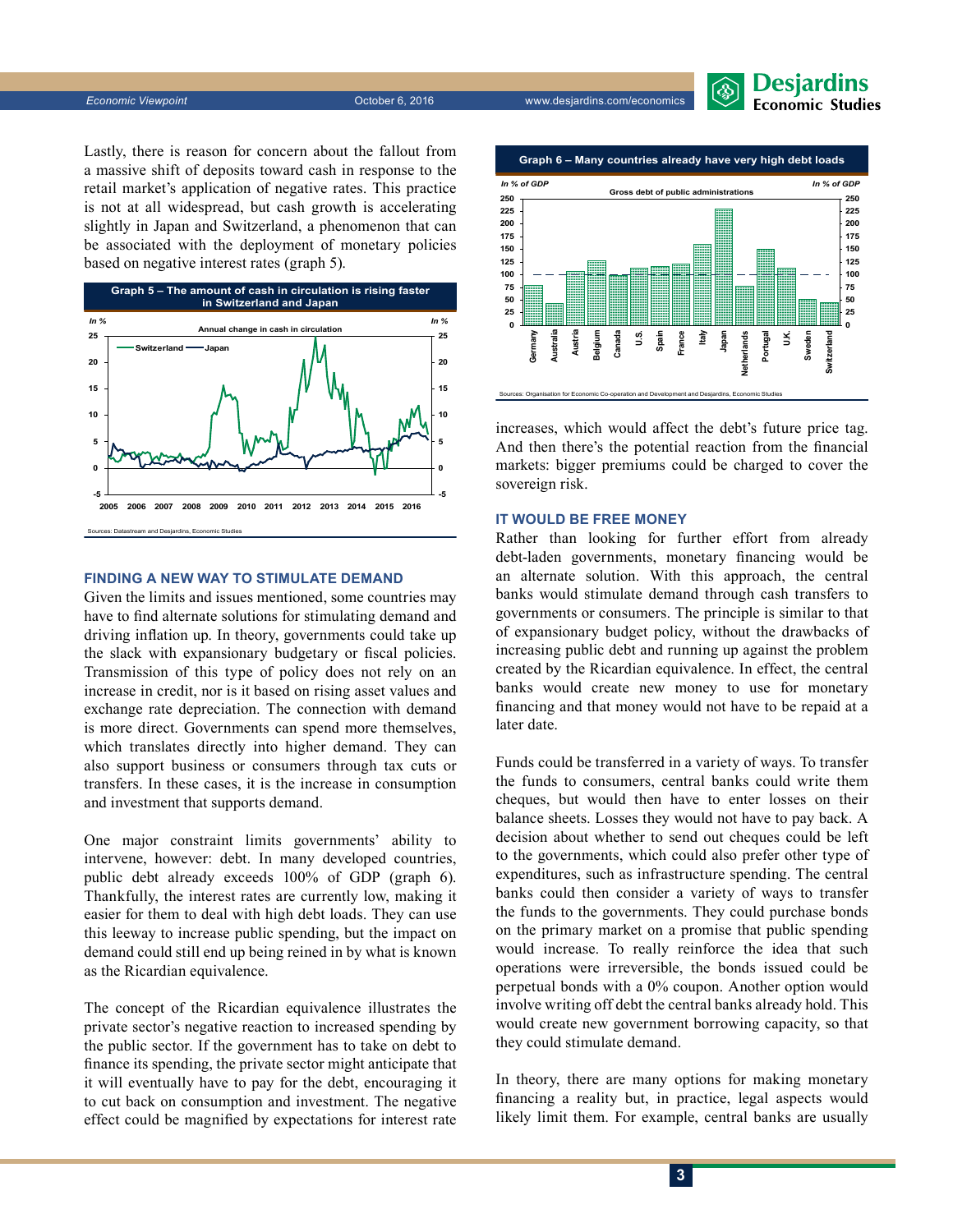

prohibited from purchasing bonds on the primary market and there are no laws on the books that actually govern sending cheques to consumers. Governments and central banks would have to work together in order to implement monetary financing legally.

#### **NOT A PERFECT SOLUTION**

No central bank is currently using monetary financing to support demand and raise inflation by just a few percentage points. Cases such as Venezuela's are different: in Venezuela, the central bank has to mitigate the government's inability to get the funding to meet its financial obligations, which has nothing to do with conducting monetary policy in the context of an inflation target. Prices have also skyrocketed there (graph 7). Other notorious cases in which a lack of monetary discipline has led to runaway inflation include Germany between the wars, and Zimbabwe in the early 2000s.



The use of monetary financing as a monetary policy instrument could also result in too much inflation, a major risk. Beyond the legal aspects, the main challenge would be finding the right amount of money. For guidance, the central banks could look at the impacts that previous budgetary plans have had on demand and inflation. However, such spinoffs are not easy to isolate and, among other things, the negative effect of the Ricardian equivalence must be factored in. Another approach is to look to the quantity theory of money for inspiration.

#### **A FUNDAMENTAL CONNECTION BETWEEN THE QUANTITY OF MONEY AND PRICE LEVELS**

The quantity theory of money describes the long-term connection between the money supply and prices. Beyond cash in circulation, the money supply also includes certain liquid investments that can be used to buy goods and services. In principle, increasing the money supply should result in higher prices, at least over the long term. We can instinctively imagine what would happen if everybody became a millionaire overnight. Without an increase in production volumes, prices for goods and services would have to go up to maintain the balance between supply and demand.<sup>1</sup>

To drive inflation up a few percentage points, it would be enough to increase the money supply by the same proportion. However, central banks only control part of the money supply. When a central bank injects funds into the economy, those funds can be lent and deposited several times through financial institutions; the total of these deposits inflates the money supply. The multiplier effect must be estimated beforehand to determine how much money a central bank should inject.

#### **THE CHALLENGE OF ESTIMATING A SPECIFIC AMOUNT FOR MONETARY FINANCING**

The total of the amounts a central bank injects into the economy is called the monetary base. The multiplier effect can be estimated using the ratio between the money supply and monetary base. That being said, this ratio, also called the money multiplier, is not stable over time, far from it (graph 8). Estimated using the M2 monetary aggregate<sup>2</sup>, the multiplier was generally between 8 and 10 in the early 2000s in the major developed nations. These days, it is around 3 in the United States and Japan, and just above 6 in the euro zone.



<sup>&</sup>lt;sup>1</sup> The quantity equation of money M  $\times$  V = P  $\times$  Y provides a mathematical depiction of this relationship. The variable "M" represents the money supply, "P" represents price levels and "Y" represents the volume of annual output. A constant, "V", is added to factor in the fact that a single unit of currency can be used more than once in the same year. Assuming that "V" and "Y" are constant, this equation shows that prices adjust based on the money supply.

<sup>&</sup>lt;sup>2</sup> There are several definitions for calculating the quantity of money in an economy. The M2 monetary aggregate includes bank notes and coins in circulation, as well as demand deposits and some term deposits.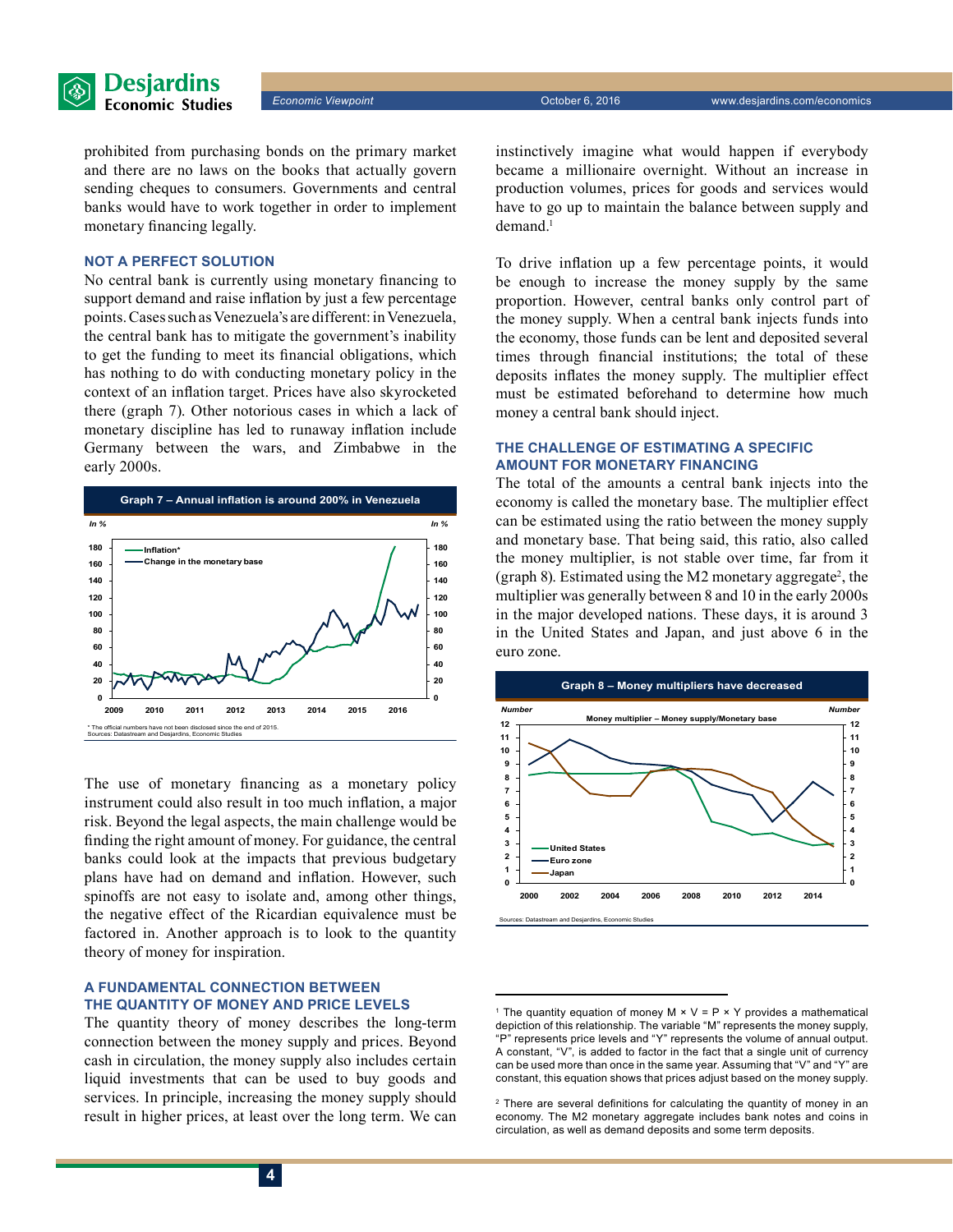*Economic Viewpoint* October 6, 2016 www.desjardins.com/economics



One explanation for the multiplier's decline in some countries is that consumers and businesses are less inclined to take on debt. The central banks' huge asset purchases since 2009 have massively increased the quantity of lendable funds, but the money supply has not changed much given a lack of demand for credit. Constraints can also be introduced in the supply of credit. For a variety of reasons, some financial institutions may be more nervous about extending new loans, or simply stricter in their analysis of files.

Monetary financing does not involve the credit channel directly, but can still influence it. An upswing in consumer and business confidence or increase in employment and incomes could stimulate credit. The higher a multiplier was, the less money would need to be injected via monetary financing. In the best case scenario, the multiplier effect could get back to where it was prior to the last crisis.

Estimates were done using the current multipliers and average multipliers in the years 2004 to 2008 (table 1).3 Under certain conditions, it would take the equivalent of US\$12B to US\$17B to increase inflation by 1% in the euro zone. In Japan, it would take US\$11B to US\$31B while, in the United States, it would take between US\$14B and US\$40B. The results are more variable in some countries due to a bigger difference between the current and previous multiplier. Expressed in dollars per capita, the amounts are higher in Japan and Switzerland. This is because of slightly

lower money multipliers, but also because money tends to circulate at a lower velocity in these countries.4

#### **ACTUAL NEEDS COULD BE MUCH GREATER**

These amounts may seem fairly small: for example, we are referring to about US\$40 per capita in the euro area. In practice, however, some factors could justify more aggressive intervention. To start with, the results were estimated assuming that the volume of output would stay the same. This could occur if the economies were already at full capacity, which is not the case now (graph 9). It would therefore be technically possible to increase output quickly over the short term without having a big impact on prices.



4 This refers to the parameter "V" in the quantity equation of money, which measures the number of times the same unit of currency is used in a given period. In practice, this parameter is also called the velocity of money. In 2015, the velocity of the M2 monetary aggregate was 0.6 in Japan, 1.0 in the euro zone and 1.5 in the United States.

### **Table 1 Estimates of amounts required to raise inflation 1%**

|                      | 2015<br>nominal GDP           | Money<br>velocity | <b>Average multiplier</b><br>2004-2008 | 2015<br>multiplier | Amounts to inject*            |               |                    |
|----------------------|-------------------------------|-------------------|----------------------------------------|--------------------|-------------------------------|---------------|--------------------|
|                      | billions in local<br>currency |                   |                                        |                    | billions in<br>local currency | US\$B         | US\$<br>per capita |
| <b>United States</b> | 18.037                        | 1.5               | 8.3                                    | 3.0                | 14.4 - 39.7                   | $14.4 - 39.7$ | $45 - 123$         |
| Japan                | 499.247                       | 0.6               | 7.6                                    | 2.9                | 1 192 - 3 076                 | $11.7 - 30.2$ | $92 - 237$         |
| Euro zone            | 10.450                        | 1.0               | 9.0                                    | 6.7                | $11.4 - 15.3$                 | $12.7 - 17.1$ | $37 - 50$          |
| United Kingdom       | 1.870                         | 1.2               | 16.5                                   | 4.2                | $1.0 - 3.8$                   | $1.2 - 4.9$   | $19 - 75$          |
| Canada               | 1.983                         | 1.4               | 14.6                                   | 17.4               | $0.8 - 0.9$                   | $0.6 - 0.7$   | 17 - 20            |
| Switzerland          | 645                           | 0.7               | 10.0                                   | 1.9                | $0.9 - 4.7$                   | $0.9 - 4.8$   | 112 - 583          |
| Sweden               | 4,158                         | 1.5               | 10.9                                   | 9.5                | $2.5 - 2.9$                   | $0.29 - 0.34$ | $31 - 36$          |

\* Intervals estimated from the average money multiplier of 2004 –2008 and the money multiplier of 2015. Source: Desjardins, Economic Studies

<sup>3</sup> To do these estimates, we can start with the quantity equation of money, replacing the variable "M" with "Bm", which is the monetary base times the money multiplier. We then isolate "B" from the rest of the equation, yielding  $B = PY / mV$ . Numerically, "PY" can be replaced with the value of nominal GDP. Assuming that the value of nominal GDP only changes due to price shifts, the amount needed to raise prices by 1% is then equal to 0.01 x (nominal GDP / mV).